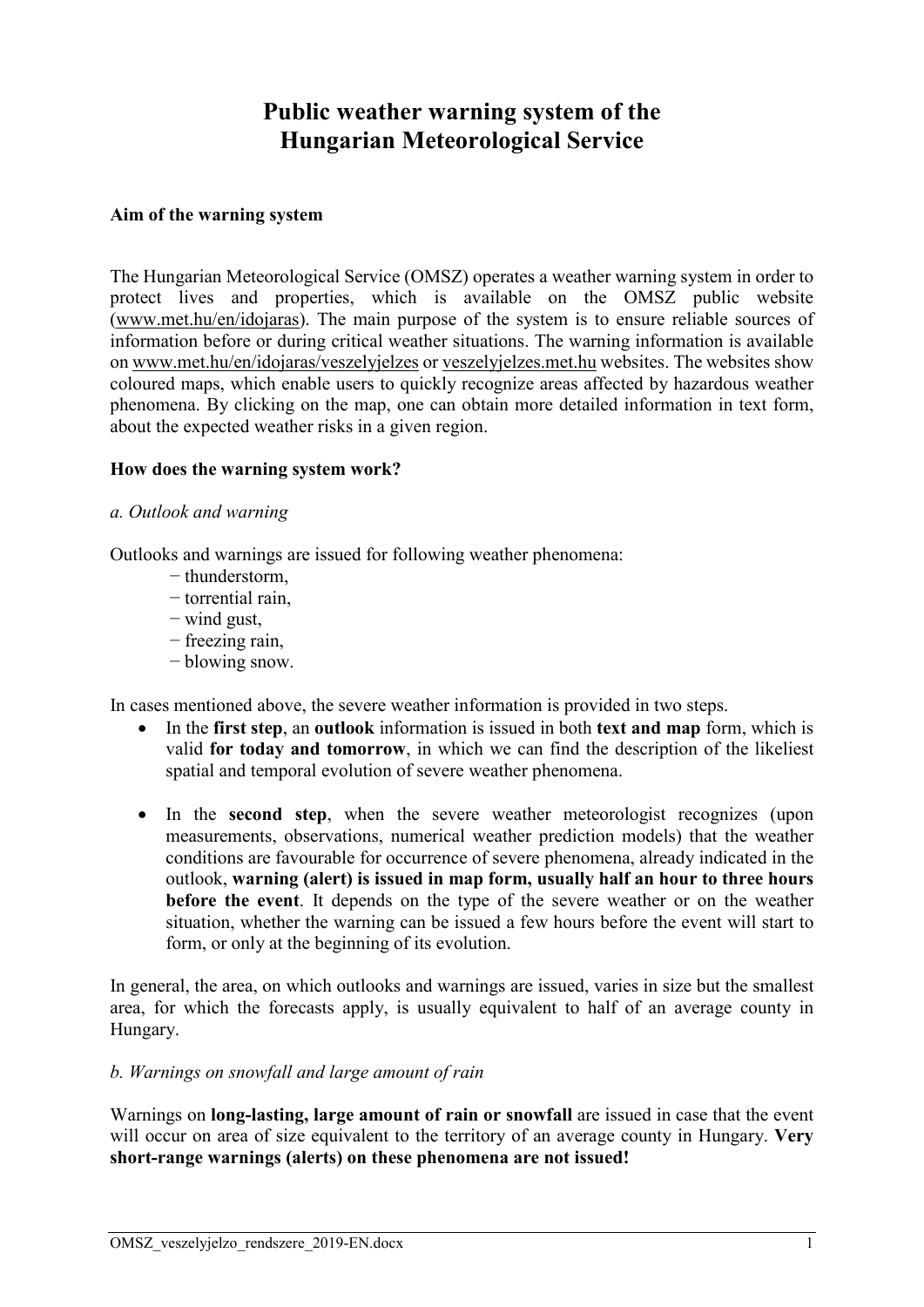#### *c. Special warnings*

**Special warnings** used to be issued on **heat, on extremely cold weather** or on the **possibility** of **long-lasting dense fog** occurrence in case that the event will occur on area of size equivalent to the territory of an average county in Hungary. **Very short-range warnings on these phenomena are not provided either!**

### **Warning levels**

**Three warning levels are distinguished for both outlooks and warnings.** If no severe phenomena are expected, which would meet the criteria, the area on the map appears in green colour.

#### **First level (yellow)**

The weather events in this category are not unusual but can be potentially dangerous, that is why it is recommended to be cautious, above all during weather-exposed activities. Especially in case of uncertain weather evolution and rapid change of weather situation it is advisable to follow weather information more frequently and in more details than usually.

#### **Second level (orange)**

Severe weather phenomena, which can, eventually, lead to damage, or even cause personal injury or accidents. In case of warning, be very careful, take care of your safety and your valuables. Follow the news and details of the weather evolution. Follow the advices of reliable media and instructions of the authorities.

#### **Third level(red)**

Dangerous weather events, causing serious damage, threatening human life in many cases, usually involving extensive areas. In case of warning, be especially careful, take great care of your safety and your valuables. Constantly monitor the most recent official weather information. Follow the instructions of the authorities at all times. Stay in a safe place. The highest (red) level of severe weather warning is issued only in case of very rare events.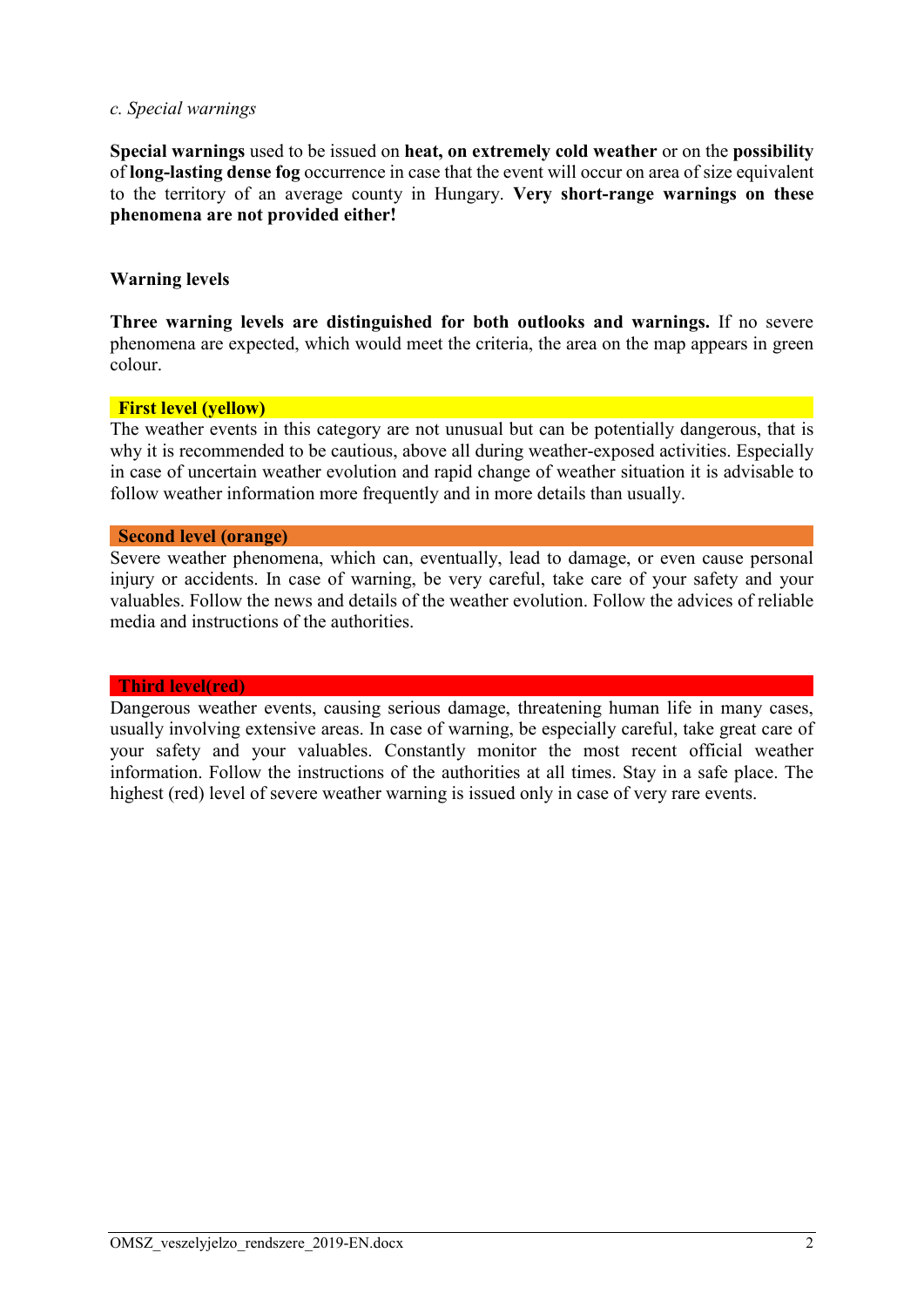|  | • Outlook and warning on severe weather events |  |  |  |  |
|--|------------------------------------------------|--|--|--|--|
|--|------------------------------------------------|--|--|--|--|

| <b>Severe weather</b>  | <b>Symbol</b>              | <b>Short description</b> |                                                                                                                    |  |
|------------------------|----------------------------|--------------------------|--------------------------------------------------------------------------------------------------------------------|--|
| event                  |                            |                          |                                                                                                                    |  |
|                        |                            | $\overline{1}$           | Attention!<br>Thunderstorm<br>is<br>expected locally,<br>possibly accompanied by stormy windgusts and hail.        |  |
| <b>Thunderstorm</b>    |                            | $\overline{2}$           | thunderstorms<br>Danger!<br>Severe<br>are<br>expected,<br>accompanied by severe windgusts and large hail.          |  |
|                        |                            | 3                        | Hazardous weather! Severe thunderstorms<br>are<br>expected, accompanied by severe windgusts and<br>large hail.     |  |
| <b>Torrential rain</b> |                            | $\overline{1}$           | Exceeding 25-30 mm of precipitation from intense<br>shower or thunderstorm within a short period.                  |  |
|                        | Ą                          | $\overline{2}$           | Exceeding 50 mm of precipitation from intense<br>shower or thunderstorm within a short period.                     |  |
|                        | f40                        | $\mathbf{1}$             | Expected wind gust exceeding 70 km/h.                                                                              |  |
| Wind gust              | fte                        |                          | Expected wind gust exceeding 90 km/h.                                                                              |  |
|                        | 7.                         | 3                        | Expected wind gust exceeding 110 km/h.                                                                             |  |
|                        | ₩                          | $\overline{\mathbf{1}}$  | Predicted<br>Slight<br>freezing<br>rain.<br>of<br>amount<br>precipitation is only a few tenths of mms $(>0.1$ mm). |  |
| <b>Freezing rain</b>   | ا≢ی                        | $\overline{2}$           | Freezing rain lasting several hours. Predicted<br>amount of precipitation exceeding 1 mm.                          |  |
|                        |                            | $\overline{\mathbf{3}}$  | Freezing rain lasting several hours. Predicted<br>amount of precipitation exceeding 5 mm.                          |  |
|                        | $\left( \mathbf{A}\right)$ | $\overline{1}$           | Blowing snow of weak intensity, causing small<br>snowdrifts in the area covered by fresh snow.                     |  |
| <b>Blowing snow</b>    |                            | $\overline{2}$           | Blowing snow causing medium-size snowdrifts in<br>the area covered by fresh snow.                                  |  |
|                        |                            | $\overline{\mathbf{3}}$  | Blowing snow of high intensity causing<br>large<br>snowdrifts in the area covered by fresh snow.                   |  |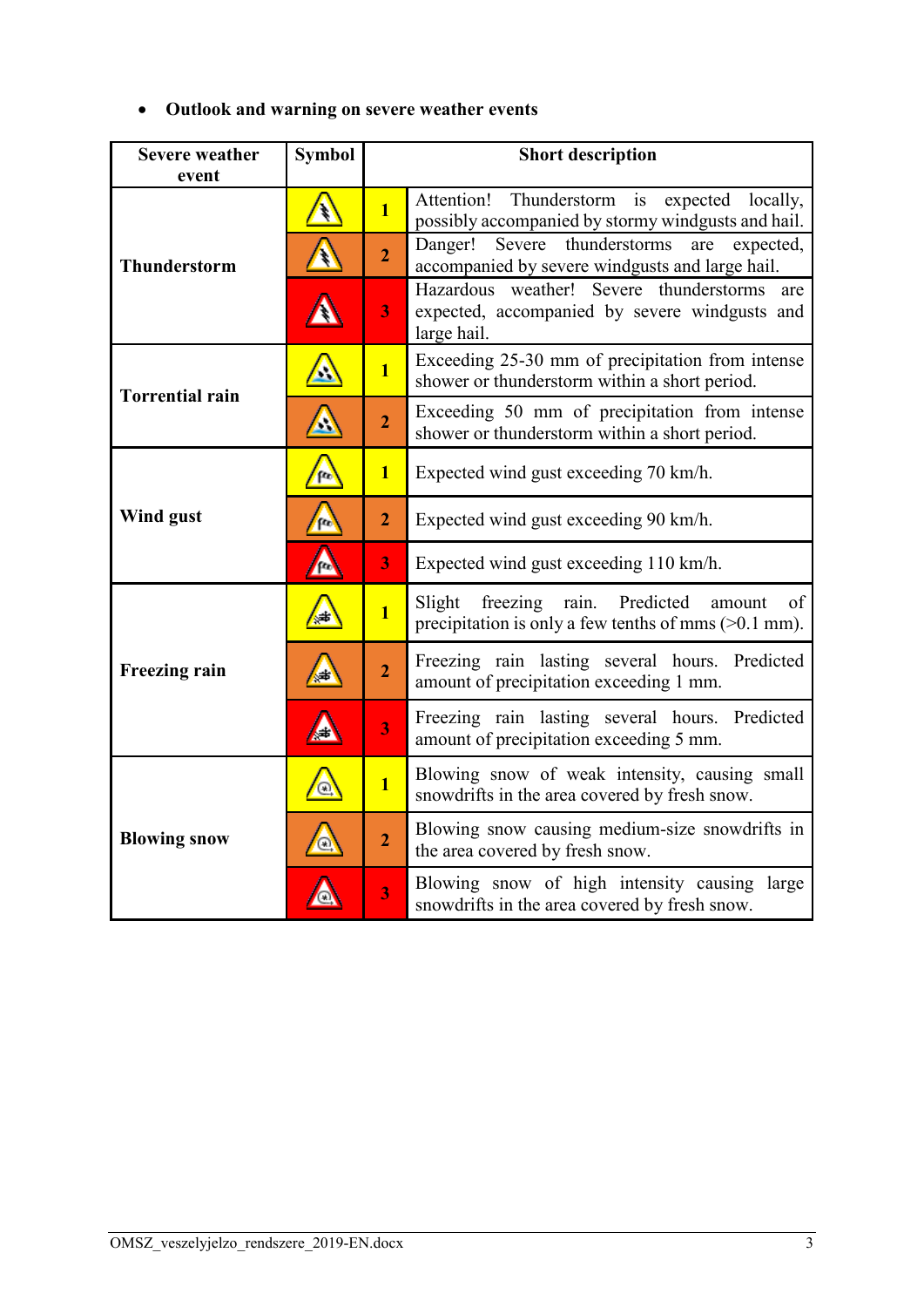| Warning related to snowfall and large amount of precipitation |  |  |
|---------------------------------------------------------------|--|--|
|                                                               |  |  |

| <b>Severe weather</b><br>event | <b>Symbol</b> | <b>Short description</b> |                                                |  |
|--------------------------------|---------------|--------------------------|------------------------------------------------|--|
|                                |               | $\overline{\mathbf{1}}$  | More than 20 mm during 24 hours.               |  |
| Rain                           |               | $\overline{2}$           | More than 30 mm during 24 hours.               |  |
|                                |               | 3                        | More than 50 mm during 24 hours.               |  |
|                                |               | $\mathbf{1}$             | More than 5 cm of fresh snow during 12 hours.  |  |
| <b>Snowfall</b>                |               | $\overline{2}$           | More than 20 cm of fresh snow during 24 hours. |  |
|                                |               | 3                        | More than 30 cm of fresh snow during 24 hours. |  |

## • **Special warning related to some severe weather events**

| <b>Severe weather</b><br>event | <b>Symbol</b> | <b>Short description</b> |                                                                                                       |  |  |
|--------------------------------|---------------|--------------------------|-------------------------------------------------------------------------------------------------------|--|--|
|                                |               | $\mathbf{1}$             | Temperature can drop below -15 °C.                                                                    |  |  |
| <b>Extremely cold</b>          |               | $\overline{2}$           | Temperature can drop below -20 $^{\circ}$ C.                                                          |  |  |
|                                |               | 3                        | Temperature can drop below -25 $^{\circ}$ C.                                                          |  |  |
|                                |               |                          | Daily mean temperature likely reaches or exceeds 25<br>$\rm ^{\circ}C$                                |  |  |
| <b>Extremely warm</b>          |               | $\overline{2}$           | Daily mean temperature likely reaches or exceeds 27<br>$\rm ^{\circ}C$ .                              |  |  |
|                                |               | $\overline{3}$           | Daily mean temperature likely reaches or exceeds 29<br>$\rm{^{\circ}C}$ .                             |  |  |
| Long-lasting<br>dense<br>fog   |               | $\overline{1}$           | Long-lasting $(> 6 \text{ hours})$ dense fog is expected<br>(visibility is only a few hundred meters. |  |  |